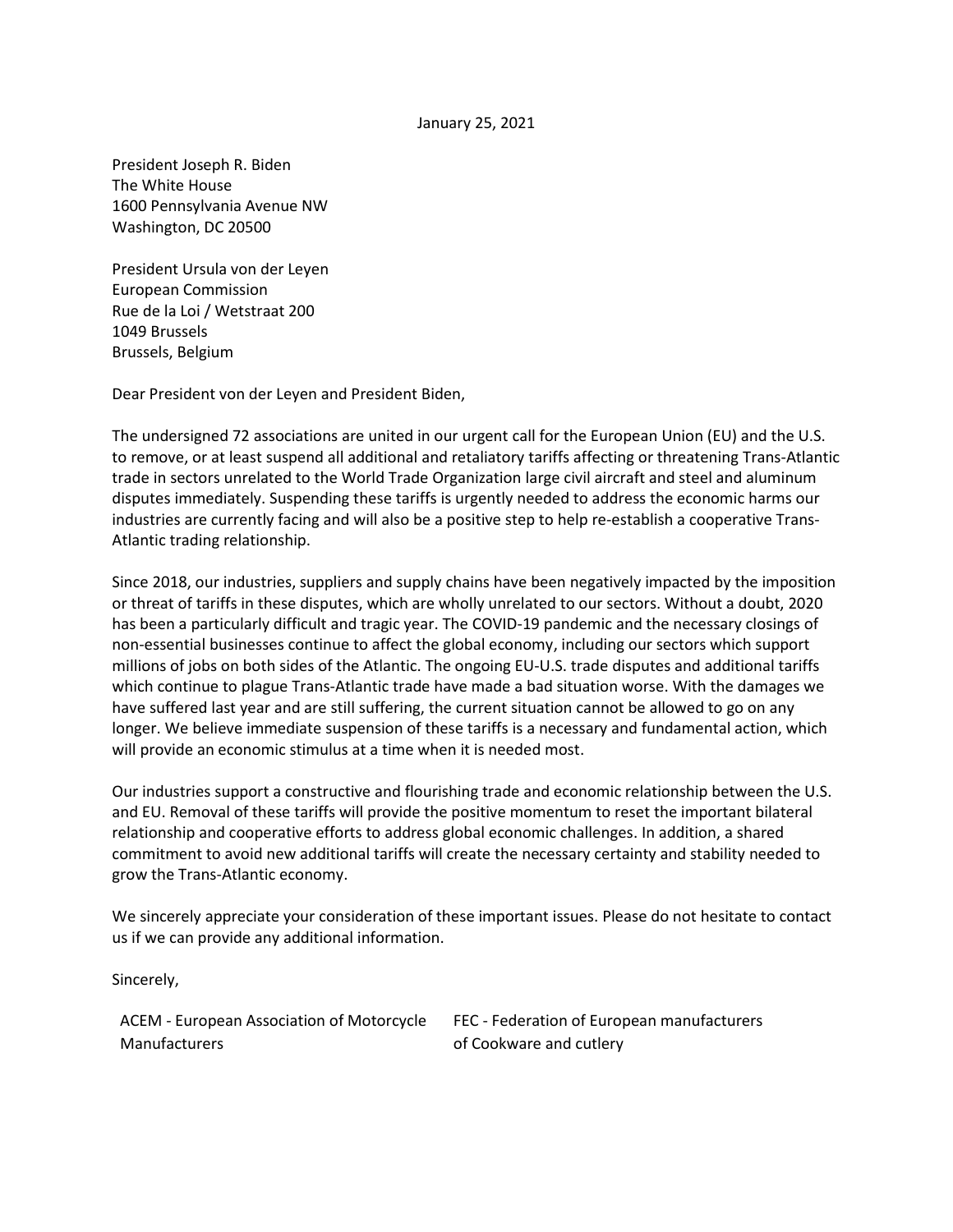AIJN - [European Fruit Juices Association](https://aijn.eu/en) [American Apparel & Footwear Association](https://www.aafaglobal.org/) [Florida Citrus Mutual](http://flcitrusmutual.com/) [American Association of Port Authorities](https://www.aapa-ports.org/) [Florida Citrus Packers](http://www.flcitruspackers.org/) [American Bakers Association](https://americanbakers.org/) **[Florida Fruit and Vegetable Association](https://www.ffva.com/)** [American Beverage Licensees](https://ablusa.org/) FMI - [The Food Industry Association](https://www.fmi.org/) [American Chemistry Council](https://www.americanchemistry.com/default.aspx) **Fragrance Creators Association** 

[American Craft Spirits Association](https://americancraftspirits.org/)

American Cranberry Growers Association

[American Soybean Association](https://soygrowers.com/) **[Indian River Citrus League](http://ircitrusleague.org/)** 

CAOBISCO - [Chocolate, Biscuits and](http://caobisco.eu/) 

[Cape Cod Cranberry Growers' Association](https://www.cranberries.org/) [National Confectioners Association](https://candyusa.com/)

CECE - [Committee for European Construction](https://www.cece.eu/home)  [Equipment](https://www.cece.eu/home)

CEEV - [Comité Européen des Entreprises Vins](https://www.ceev.eu/)  ELLY COMIC LATOPECH ALS LINE PHISES VIIIS<br>[/ European Committee of Wine Companies](https://www.ceev.eu/)

CEFIC - [European Chemical Industry Council](https://cefic.org/) [National Retail Federation](https://nrf.com/)

CEMA - [European Agricultural Machinery](https://www.cema-agri.org/)  [Industry Association](https://www.cema-agri.org/) **North American Shippers Association** 

CEO - [Comité Européen de l'Outillage](http://ceo-tools.com/) [Personal Care Products Council](https://www.personalcarecouncil.org/)

FEMA - [Flavor & Extract Manufacturers](https://www.femaflavor.org/)  [Association of the United States](https://www.femaflavor.org/) FRUCOM - [European Federation of the Trade](https://frucom.eu/)  [in Dried Fruit, Edible Nuts, Processed Fruit &](https://frucom.eu/)  [Vegetables and Processes Fishery Products](https://frucom.eu/)  [Household & Commercial Products](https://www.thehcpa.org/)  [Association](https://www.thehcpa.org/) [American Distilled Spirits Alliance](https://www.americandistilledspirits.org/) **IFRA - [International Fragance Association](https://ifrafragrance.org/)** [American Frozen Food Institute](https://affi.org/) [International Housewares Association](https://www.housewares.org/) [American Sweet Potato Marketing Institute](https://americansweetpotato.org/) Intergraf - European federation for print and [digital communication](https://www.intergraf.eu/) [Associated Equipment Distributors](https://aednet.org/) National Association of Beverage Importers [Association of Equipment Manufacturers](https://www.aem.org/) [National Association of Wheat Growers](https://www.wheatworld.org/) [Confectionery of Europe](http://caobisco.eu/) [National Association of Wine Retailers](https://nawr.org/) [National Council of Farmer Cooperatives](http://ncfc.org/)